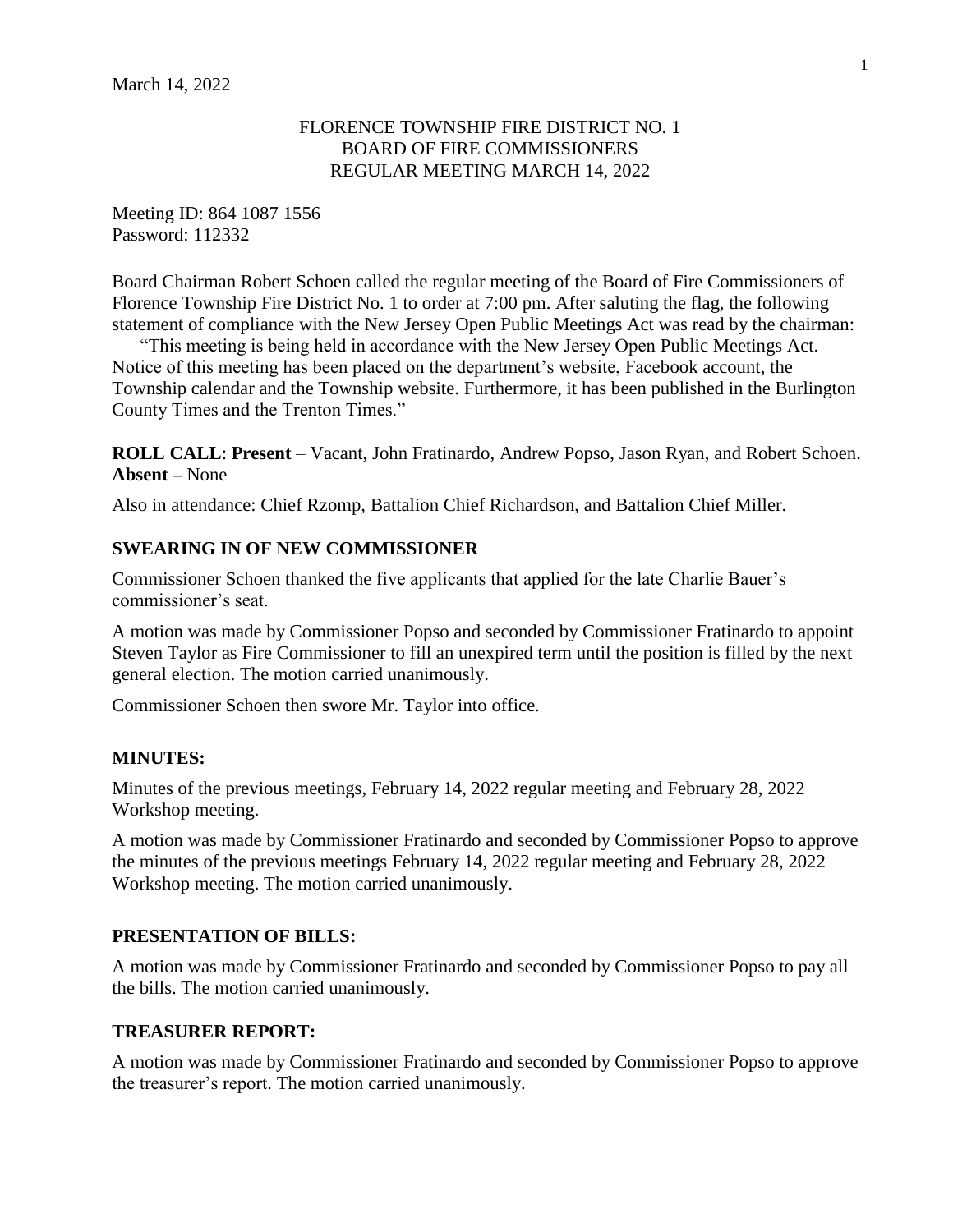#### **MEMBERSHIP APPLICATION:**

1. None.

#### **OLD BUSINESS:**

1. Second Reading to Adopt Resolution **2022-06 RESOLUTION OF THE FLORENCE TOWNSHIP FIRE DISTRICT NO. 1 ESTABLISHING THE POSITIONS OF FIRE DISTRICT ADMINISTRATOR AND FIXING THE COMPENSATION FOR PRESCRIBING THE POWERS, FUNCTIONS AND DUTIEIS OF SAID POSITION.**

A motion was made by Commissioner Popso and seconded by Commissioner Ryan to adopt Resolution **2022-06 RESOLUTION OF THE FLORENCE TOWNSHIP FIRE DISTRICT NO. 1 ESTABLISHING THE POSITIONS OF FIRE DISTRICT ADMINISTRATOR AND FIXING THE COMPENSATION FOR PRESCRIBING THE POWERS, FUNCTIONS AND DUTIEIS OF SAID POSITION.**

#### **Public Comment:**

A motion was made by Commissioner Fratinardo and seconded by Commissioner Popso to open the meeting to the public for discussion on the resolution. The motion carried unanimously.

5 **Commissioner Schoen:** "The meeting is open to the public."

**Mr. Scott Arnold:** "Scott Arnold, ### Bennett Street. What is the salary range for this position?

**Commissioner Schoen:** "Do you have it written down?"

**FM Richardson:** "Sir, yes sir. Compensation for the established positions shall be no less 10 than \$80,000 or no greater than \$120,000 per year, upon hire and shall be negotiated by contract within the time frame stipulated therein depending on the candidate's qualification. Said compensation level shall be set by the Board of Fire Commissioners."

**Mr. Arnold:** "Okay."

**Commissioner Schoen:** "Anyone else?"

15 **Mr. Joe Conrey:** "Yes, Joe Conry, ## Lucas Court. I just have a quick question as to if this was a new full-time position or a re-classification of an existing full-time employee."

**Commissioner Schoen:** "This is a new full-time position."

Mr. Conrey: "Okay, thank you."

**Commissioner Schoen:** "If we have nothing else, I need a motion to close the meeting to 20 the public."

> A motion was made by Commissioner Fratinardo and seconded by Commissioner Popso to close the meeting to the public. Motion carried unanimously.

Roll call vote for the second reading of Resolution 2022-06: Commissioner Fratinardo – Yes; Commissioner Popso – Yes; Commissioner Ryan – Yes; Commissioner Schoen – Yes; Commissioner Taylor – Abstain. The motion carried 4-0-1.

#### **NEW BUSINESS:**

1. Approve the Accidental Insurance Policy with Edgewood Partners Ins. Center, Policy No. PRCO93091NJ10073, for a 3-year period.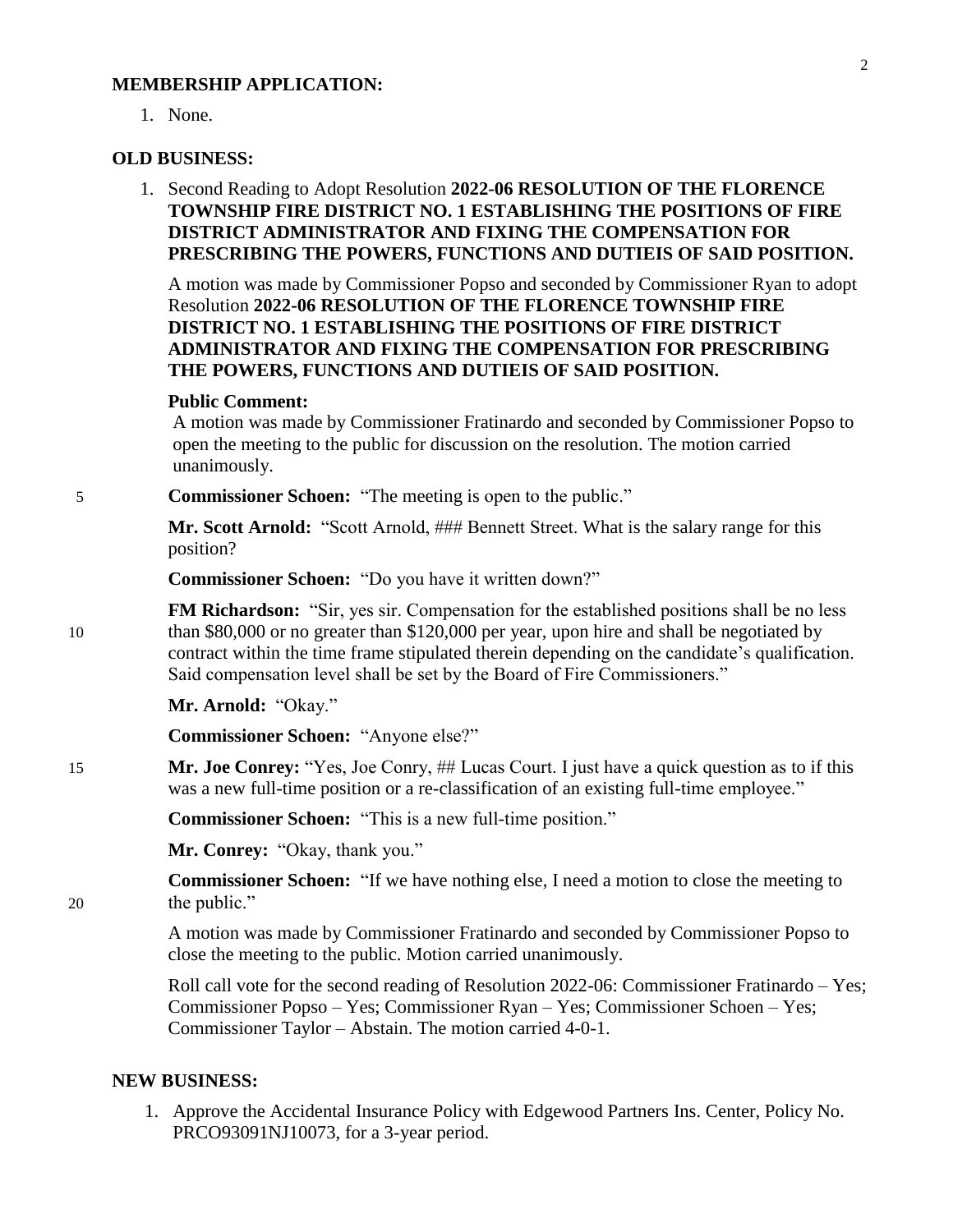A motion was made by Commissioner Popso and seconded by Commissioner Ryan to approve the Accidental Insurance Policy with Edgewood Partners Ins. Center, Policy No. PRCO93091NJ10073, for a 3-year period. Roll call vote: Commissioner Fratinardo – Yes; Commissioner Popso – Yes; Commissioner Ryan – Yes; Commissioner Schoen – Yes; Commissioner Taylor – Yes. The motion carried unanimously.

- 2. Approve a 1 year contract with EMSAR for the semi-annual service of the stretchers, fastening system, and stair chairs in Ambulances 4081 & 4082. A motion was made by Commissioner Taylor and seconded by Commissioner Fratinardo to approve a 1 year contract with EMSAR for the semi-annual service of the stretchers, fastening system, and stair chairs in Ambulances 4081 & 4082. Roll call vote: Commissioner Fratinardo – Yes; Commissioner Popso – Yes; Commissioner Ryan – Yes; Commissioner Schoen – Yes; Commissioner Taylor – Yes. The motion carried unanimously.
- 3. Approve a 1 year contract with ESI for the service of the Holmatro rescue equipment.

A motion was made by Commissioner Fratinardo and seconded by Commissioner Popso to approve a 1 year contract with ESI for the service of the Holmatro rescue equipment. Roll call vote: Commissioner Fratinardo – Yes; Commissioner Popso – Yes; Commissioner Ryan – Yes; Commissioner Schoen – Yes; Commissioner Taylor – Yes. The motion carried unanimously.

## 4. Approve **RESOLUTION 2022-8 RESOLUTION APPOINTING OFFICIAL DEPOSITORIES OF FUNDS FOR THE FLORENCE TWP. FIRE DISTRICT NO. 1**

A motion was made by Commissioner Fratinardo and seconded by Commissioner Popso to approve **RESOLUTION 2022-8 RESOLUTION APPOINTING OFFICIAL DEPOSITORIES OF FUNDS FOR THE FLORENCE TWP. FIRE DISTRICT NO. 1**. Roll call vote: Commissioner Fratinardo – Yes; Commissioner Popso – Yes; Commissioner Ryan – Yes; Commissioner Schoen – Yes; Commissioner Taylor – Yes. The motion carried unanimously.

# 5. Approve **RESOLUTION 2022-9 RESOLUTION DESIGNATING THE NEWPAPERS IN WHICH ALL PUBLIC NOTICES FOR THE FLORENCE TWP. FIRE DISTRICT NO. 1 WILL BE TRANSMITTED.**

A motion was made by Commissioner Taylor and seconded by Commissioner Fratinardo to approve **RESOLUTION 2022-9 RESOLUTION DESIGNATING THE NEWPAPERS IN WHICH ALL PUBLIC NOTICES FOR THE FLORENCE TWP. FIRE DISTRICT NO. 1 WILL BE TRANSMITTED.** Roll call vote: Commissioner Fratinardo – Yes; Commissioner Popso – Yes; Commissioner Ryan – Yes; Commissioner Schoen – Yes; Commissioner Taylor – Yes. The motion carried unanimously.

# 6. Approve **RESOLUTION 2022-10 RESOLUTION APPOINTING DISTRICT PHYSICIANS FOR THE FLORENCE TWP. FIRE DISTRICT NO. 1**

A motion was made by Commissioner Fratinardo and seconded by Commissioner Ryan to approve **RESOLUTION 2022-10 RESOLUTION APPOINTING DISTRICT PHYSICIANS FOR THE FLORENCE TWP. FIRE DISTRICT NO. 1**. Roll call vote: Commissioner Fratinardo – Yes; Commissioner Popso – Yes; Commissioner Ryan – Yes; Commissioner Schoen – Yes; Commissioner Taylor – Yes. The motion carried unanimously.